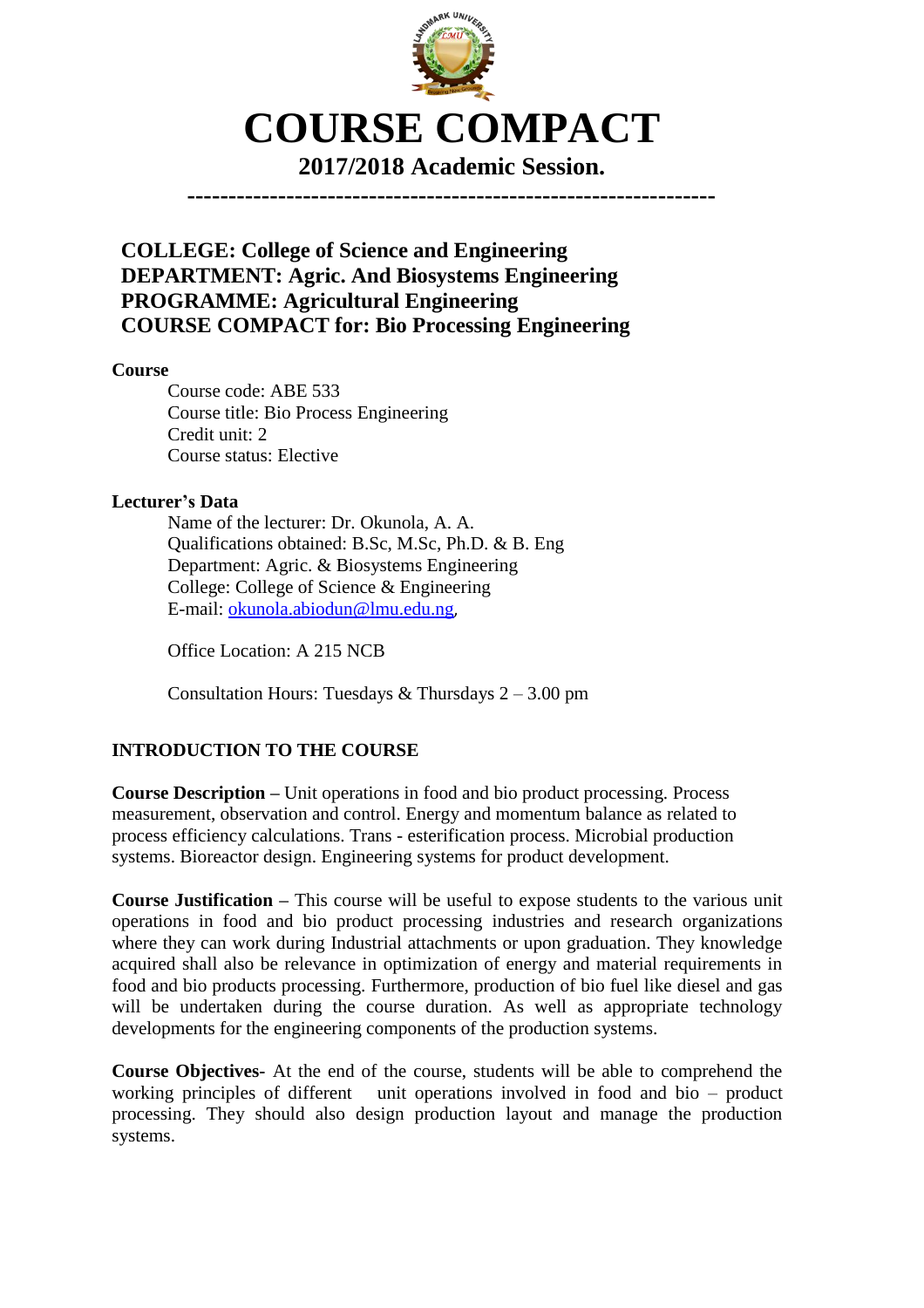**Course Requirement –** To derive maximum benefits from the course and for fast grasping of various activities of unit operations in food and bio processing, the course requires that the students take and pass courses in either Properties of bio and agricultural materials or Food engineering.

| <b>Course Expectations:</b> |                                                  |           |
|-----------------------------|--------------------------------------------------|-----------|
| S/N                         | <b>GRADING</b>                                   | SCORE (%) |
| 1.                          | <b>Continuous Assessments</b>                    |           |
|                             | $\bullet$ C.A. I                                 | 7%        |
|                             | • C.A. II (Mid-Semester Test)                    | 15%       |
|                             | C.A. III                                         | 8%        |
| 2.                          | <b>Assignment</b>                                |           |
| 3.                          | <b>Practical (Laboratory work)/ Case Studies</b> | 10%       |
| 4.                          | <b>Final Examination</b>                         | 60%       |
|                             | <b>Total</b>                                     | 100       |

#### **N.B**.

This varies from College to College. So please, adopt the appropriate modality as suitable to the specific programme

**Course Delivery Strategies** *Student centred Lecturing method complimented with laboratory work. Power point presentation were incorporated for some relevant data and other technical information were disseminated through hand outs Students were sometimes grouped to carry the assignment work*

#### **Course Duration**

# **LECTURE CONTENT**

Break into module and modules into weeks, indicating objectives, description, study question and other information as posted below.

#### **Module 1**

#### **Week 1: Introduction**

#### **Objectives**

The students at the end of the lectures for the week should be able to

i. Have an overview of Bio process and Unit operations

#### **Description**

First hour: Definition of terms Bio technology, bio processing, bio chemical engineering; Fundamentals of Bio processing. Comparison of traditional and modern bio technology

Second hour: Class discussion was generated on importance of biotechnology operations Question, Pause, Name and Answer technique was used

 **Study Question:** Outline fundamentals of Bio processing. Differentiate between traditional and modern bio processing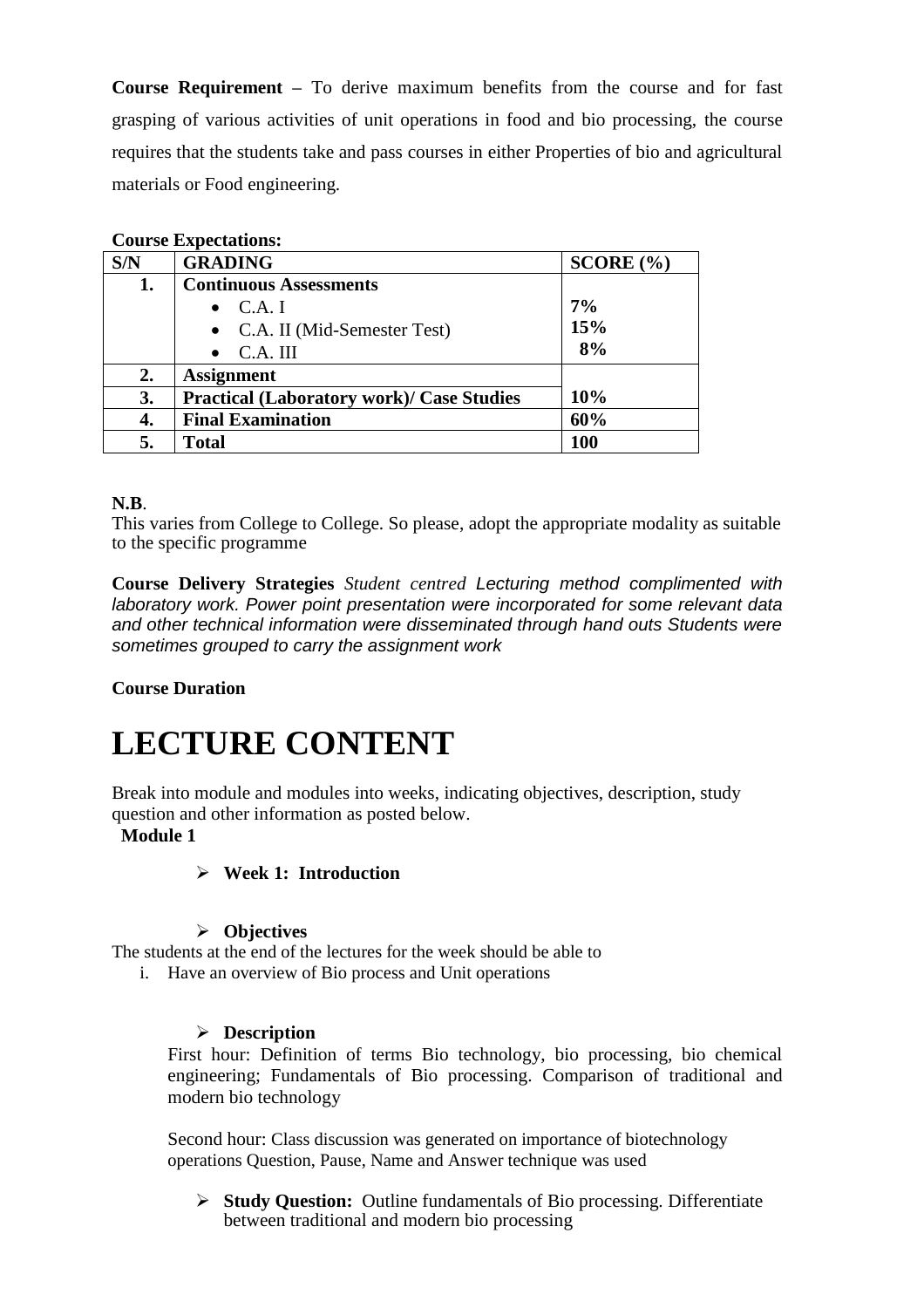#### **Reading List –**

1. Unit operations in Food processing R. L. Earle and M. Earle, Pergamon Press

2. Lecture notes

## **Module 1**

#### **Week 2**

## **Topic: Basic principles in food Processing Engineering**

#### **Objectives:**

The students at the end of the lectures for the week should be able to i. Identify units operations in food engineering

- ii. Recall previous knowledge on mass & energy balance
- iii. Fundamental dimensions and units

#### **Description**

First hour: Verbal exposition and chalk board presentation on various unit operations in food processing engineering. Students participated in discussion on laws of conservation of mass and energy.

Second hour: Slide projection was made on units and dimensions and calculations were carried out on some engineering quantities. Velocity, acceleration, energy, power, specific gravity and pressure.

**Study Question**: Enumerate four dimensionless ratios / numbers

#### **Reading List:**

- 1. Unit operations in Food processing R. L. Earle and M. Earle, Pergamon Press
- 2. Lecture notes

# **Module 2**

**Week 3**

#### **Topic: Materials Balances**

#### **Objectives**

The students at the end of the lectures for the week should be able to

- i. Define and describe the laws of mass balances
- ii. Solve problems related to materials balances

#### **Description**

First hour: Definition and illustration on principles of mass balance in unit operations Second hour: Calculations on various materials balances E.g. Constituent balance of milk, molar concentrations and carbonation of soft drinks; blending of minced meat.

**Study Question** Solve assignments

#### **Reading List -**

*1. Unit operations in Food processing R. L. Earle and M. Earle, Pergamon Press. 2. Information on periodic table*

**Week 4**: Topic: Energy Balances

#### **Objectives**

The students at the end of the lectures for the week should be able to

- i. Define and describe the laws of energy balances
- ii. Solve problems related to energy balances
	- **Description**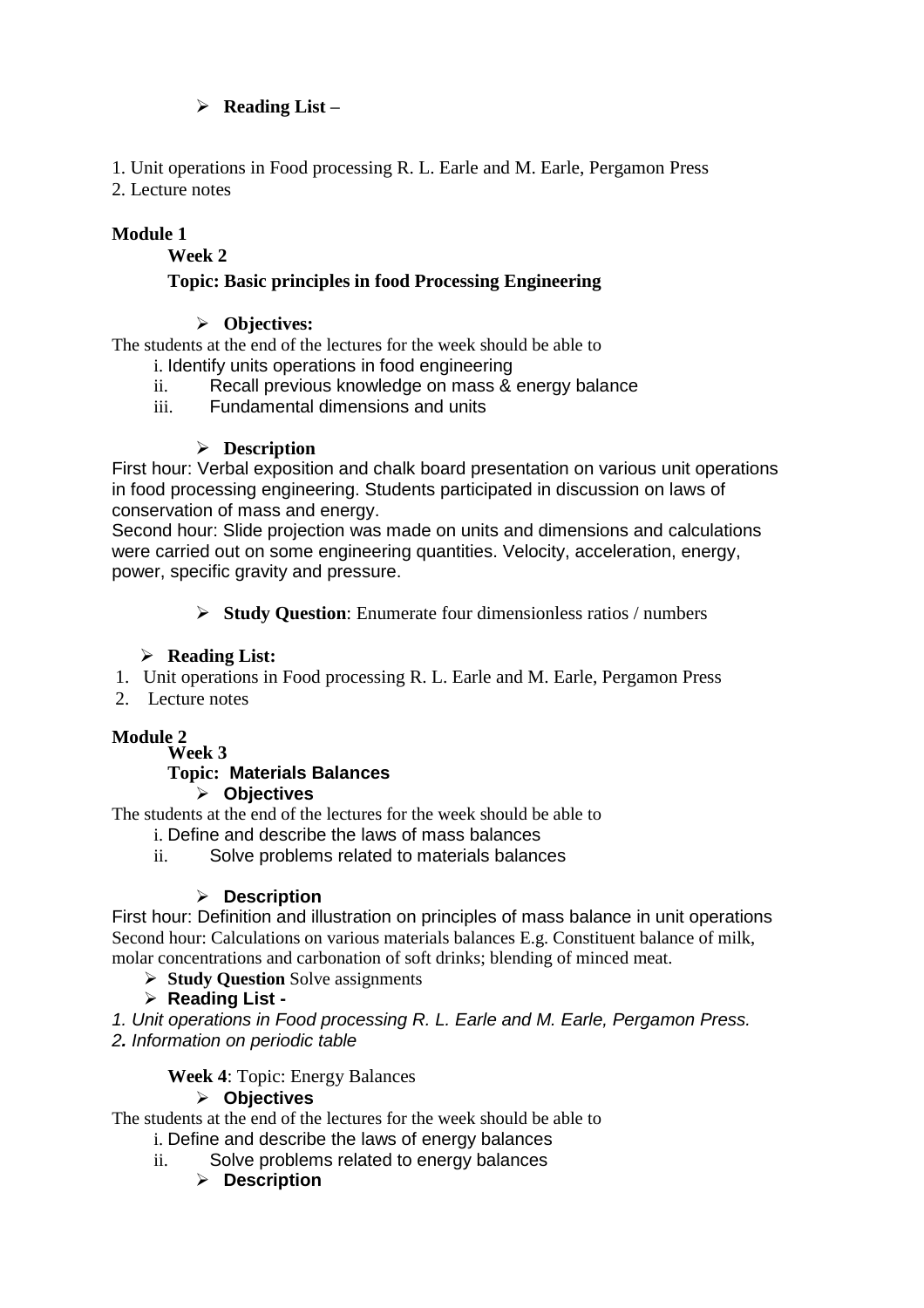First hour: Definition and illustration on principles of energy balance in unit operations

Second hour: Calculations on various energy balances; heat balance – drying and cooling and conversion of energy.

**Study Question** Solve assignments

# **Reading List -**

*1. Unit operations in Food processing R. L. Earle and M. Earle, Pergamon Press.*

2. Psychometric chart and steam tables

# **Module 3**

# **Week 5 Theory of fluid flow**

#### **Objectives**

The students at the end of the lectures for the week should be able to

- i. Understand and describe the theory of fluid flow
- ii. Solve problems related to fluid flow

# **Description**

First hour: Identification of fluids in food industries and illustration on principles of fluid flow in unit operations. Differentiate between static and dynamic fluids. Second hour: Calculations on various fluid flow problems.

- **Study Question** Solve assignments
- **Reading List** –

1. Unit operations in Food processing R. L. Earle and M. Earle, Pergamon Press.

2. Psychometric chart and steam tables

Module 3

# Week 6 **Heat Transfer Theory**

# **Objectives**

The students at the end of the lectures for the week should be able to

- i. Define and describe the principles of heat transfer
- ii. Identify the mediums of heat transfer

# **Description**

First hour: Definition and illustration on principles of heat transfer in unit operations Second hour: Descriptions of various medium of heat transfer i.e. conduction, convection and radiation.

- $\triangleright$  Study Question Solve assignments
- $\triangleright$  Reading List –
- 1. Unit operations in Food processing R. L. Earle and M. Earle, Pergamon Press.
- 2. Psychometric chart and steam tables

Week 7 Heat Transfer Application

#### **Objectives**

The students at the end of the lectures for the week should be able to

i. Identify heat transfer operations

ii. Describe the application of heat transfer in unit operations

#### **Description**

First hour: Descriptions of heat transfer operations

Second hour: Descriptions of various heat transfer equipment.

# **Reading List –**

1. Unit operations in Food processing R. L. Earle and M. Earle, Pergamon Press.

#### 2. Lecture notes

Week 8 Practical on Fluid flow & Heat Transfer Application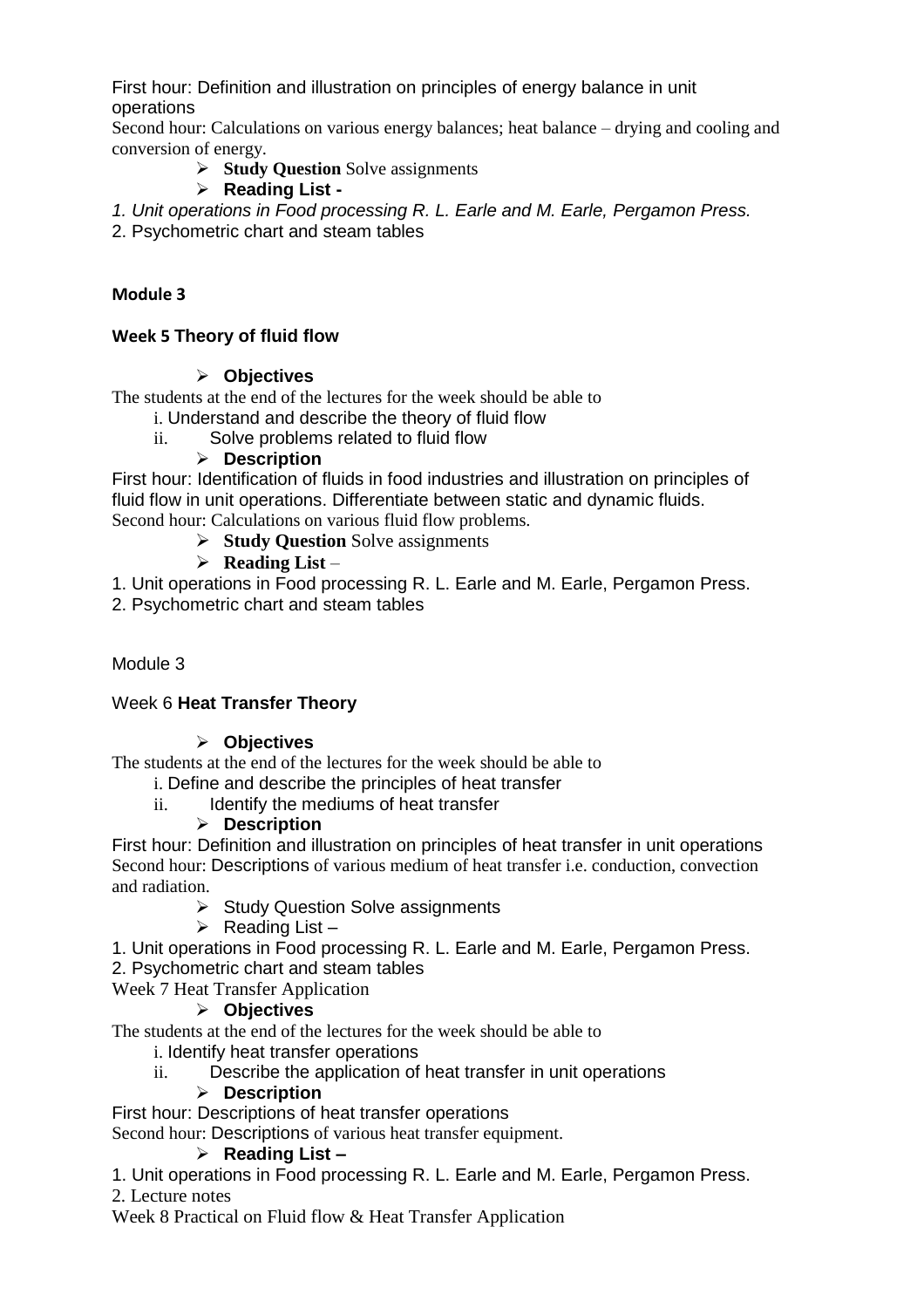$\triangleright$  Description

First hour: Practical sessions

Second hour: Practical sessions

- $\triangleright$  Study Question: Report practical in logbook
- $\triangleright$  Reading List –

1. Unit operations in Food processing R. L. Earle and M. Earle, Pergamon Press.

2. Psychometric chart and steam tables

Week 9 Mid Semester test

Module 4

## Week 10 **Mechanical Separations**

# **Objectives**

The students at the end of the lectures for the week should be able to

- i. Identify various mechanical separations in unit operations
	- ii. Describe the mechanical separations in unit operations

## **Description**

First hour: verbal exposition and chalk board illustrations on various mechanical separations in food processing i.e. sedimentations, sieving, centrifugal separations and pneumatic separation

Second hour: Continuation on types of mechanical separations

# **Reading List -**

- 1. Unit operations in Food processing R. L. Earle and M. Earle, Pergamon Press.
- 2. 2. Lecture notes

# Module 5

#### Week 11 **Size Reduction**

#### **Objectives**

The students at the end of the lectures for the week should be able to

i. Identify various methods of size reductions

ii. Describe the operations size reduction equipment

#### **Description**

First hour: Verbal exposition and chalk board illustration on hammer mill and burr mill Second hour: Discussions on operational characteristics, advantages and disadvantages of using the mills.

- **Study Questions:** Solve assignments
- **Reading List -**

*1. Unit operations in Food processing R. L. Earle and M. Earle, Pergamon Press.*

#### **2. Lecture notes**

# **Week 12 Size Reduction continued**

# **Objectives**

The students at the end of the laboratory for the week should be able to

i. Determine particle size analysis

#### **Description**

First hour: sorting of milled grains in various sizes using set of Tyler sieves.

Second hour: Report on particle size analysis on graph sheeti

#### Ø **Reading List -**

- *1. Unit operations in Food processing R. L. Earle and M. Earle, Pergamon Press.*
- 2. 2. Lecture notes